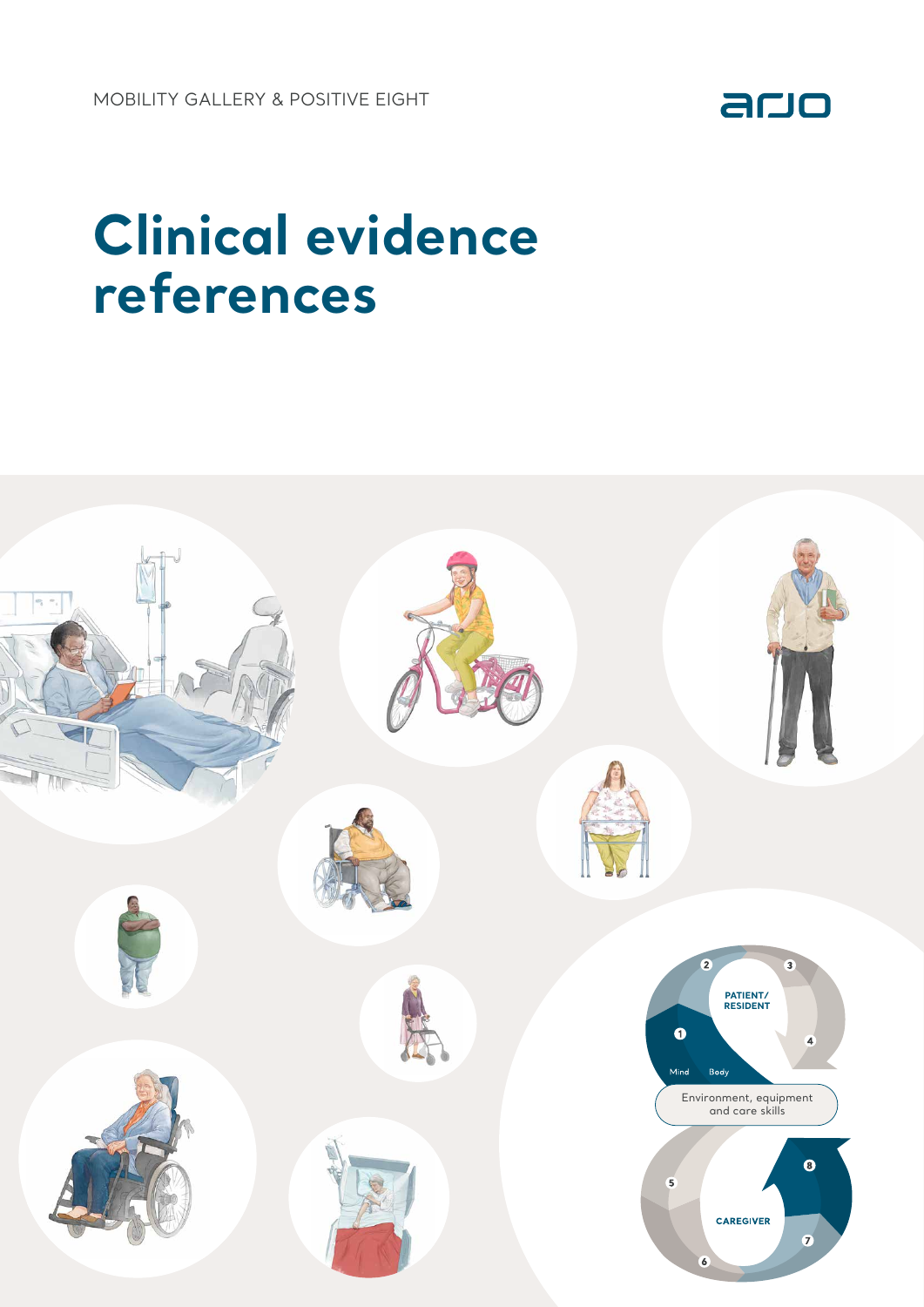## **Clinical evidence references**

Throughout the entire care pathway, resident/patient mobility is one of the most pivotal constants that impacts decision making. Assessment and communication tools for patient/resident mobility can make therefore all the difference when providing safe and high-quality care for patients and caregivers alike. They must be easy-to-use, validated, and evidence-based.

This reference list details the clinical and research evidence base supporting both Arjo's Positive Eight, the link between mobility and quality of work and care, and the Mobility Gallery with its close association to the validated functional mobility assessment tools and International guidelines.



## **References**

- 1. Achterberg WP, van Campen C, Pot AM, Kerkstra A, Ribbe MW. Effects of the Resident Assessment Instrument on the care process and health outcomes in nursing homes. A review of the literature. Scandinavian journal of rehabilitation medicine. 1999 Sep;31(3):131-7.
- 2. Achterberg WP, Holtkamp CC, Kerkstra A, Pot AM, Ooms ME, Ribbe MW. Improvements in the quality of co-ordination of nursing care following implementation of the Resident Assessment Instrument in Dutch nursing homes. Journal of Advanced Nursing. 2001 Jul 22;35(2):268-75.
- 3. Centers for Medicare & Medicaid Services. Long-Term Care Facility Resident Assessment Instrument 3.0 User's Manual. Version 1.16. Resident Assessment Instrument (RAI) 2018 Oct. [cited 10 September 2020]. Available from: https://downloads.cms.gov/files/1-MDS-30- RAI-Manual-v1-16-October-1-2018.pdf
- 4. Dijkstra A et al. Measuring care dependency with the care dependency scale. A manual. Eurecare. Guidebook for architects and planners. Arjo. 2006.
- 5. Doroszkiewicz H, Sierakowska M, Muszalik M. Utility of the Care Dependency Scale in predicting care needs and health risks of elderly patients admitted to a geriatric unit: a crosssectional study of 200 consecutive patients. Clinical Interventions in Aging. 2018;13:887-94.
- 6. González-Seguel F, Corner EJ, Merino-Osorio C. International classification of functioning, disability, and health domains of 60 physical functioning measurement instruments used during the adult intensive care unit stay: A scoping review. Physical therapy. 2019 May 1;99(5):627-40.
- 7. Hignett S, Fray M, Battevi N, Occhipinti E, Menoni O, Tamminen-Peter L, Waaijer E, Knibbe H, Jäger M. International consensus on manual handling of people in the healthcare sector: Technical report ISO/TR 12296. International Journal of Industrial Ergonomics. 2014 Jan 1;44(1):191-95.
- 8. Hoben M, Poss JW, Norton PG, Estabrooks CA. Oral/dental items in the resident assessment instrument - minimum data set 2.0 lack validity: results of a retrospective, longitudinal validation study. Population health metrics. 2016 Dec 1;14(1):36.

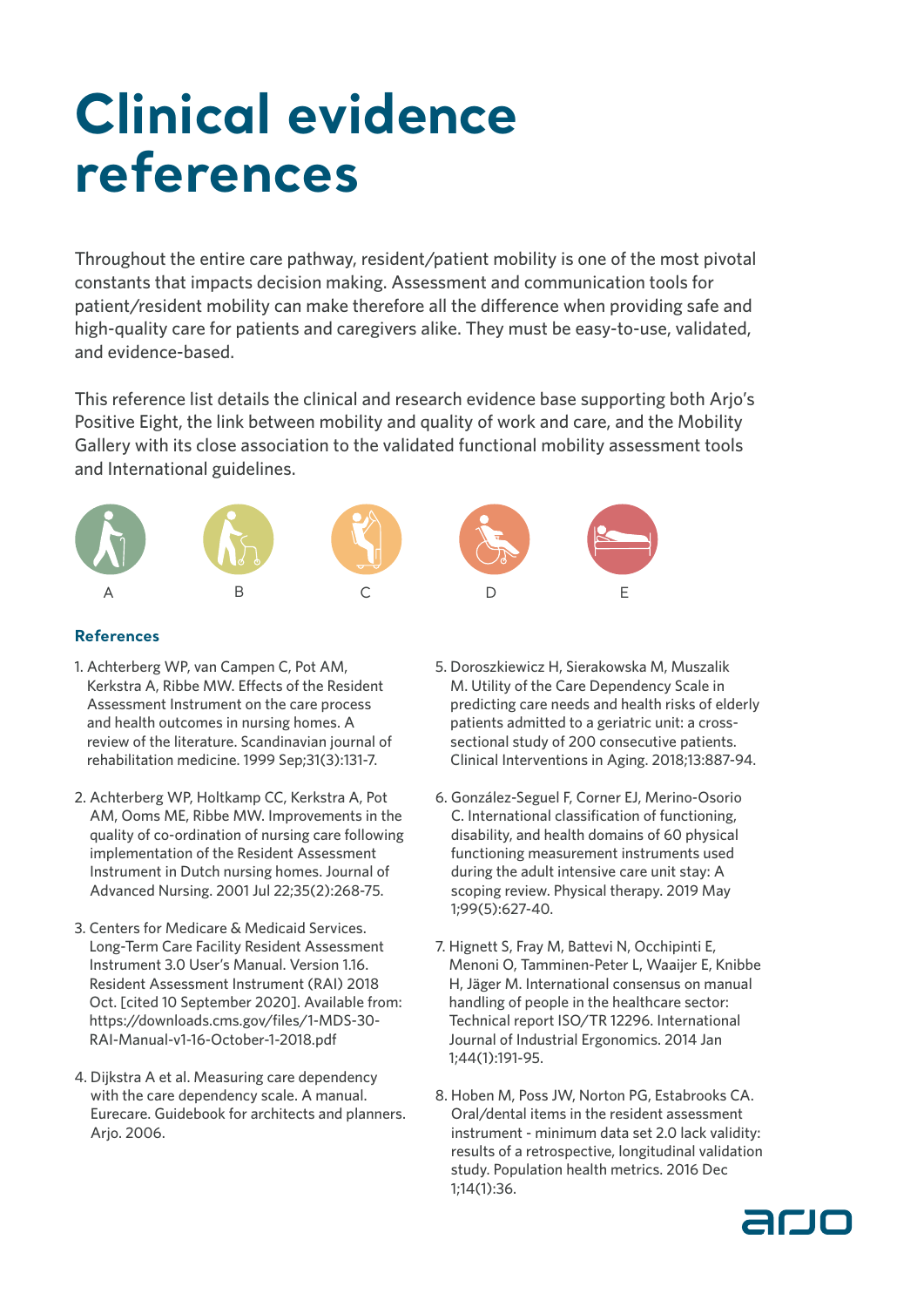- 9. Hutchinson AM, Milke DL, Maisey S, Johnson C, Squires JE, Teare G, Estabrooks CA. The resident assessment instrument - minimum data set 2.0 quality indicators: a systematic review. BMC health services research. 2010 Dec 1;10(1):166.
- 10. ISO/TR 12296:2012 Ergonomics Manual handling of people in the healthcare sector [Internet]. ISO. 2012 [cited 10 September 2020]. Available from: https://www.iso.org/ standard/51310.html.
- 11. Lahmann NA, Tannen A, Kuntz S, Raeder K, Schmitz G, Dassen T, Kottner J. Mobility is the key! Trends and associations of common care problems in German long-term care facilities from 2008 to 2012. International journal of nursing studies. 2015 Jan 1;52(1):167-74.
- 12. Low LF, Fletcher J, Goodenough B, Jeon YH, Etherton-Beer C, MacAndrew M, Beattie E. A systematic review of interventions to change staff care practices in order to improve resident outcomes in nursing homes. PloS one. 2015 Nov 11;10(11):e0140711.
- 13. Pieber K, Herceg M, Paternostro-Sluga T, Pablik E, Quittan M, Nicolakis P, Fialka-Moser V, Crevenna R. Reliability, validity, sensitivity and internal consistency of the ICF based Basic Mobility Scale for measuring the mobility of patients with musculoskeletal problems in the acute hospital setting: a prospective study. BMC musculoskeletal disorders. 2015 Dec;16(1):1-8.
- 14. Poss JW, Jutan NM, Hirdes JP, Fries BE, Morris JN, Teare GF, Reidel K. A review of evidence on the reliability and validity of Minimum Data Set data. Healthcare Management Forum. 2008 Apr (Vol. 21:1):133-39.
- 15. Prodinger B, Stucki G, Coenen M, Tennant A. The measurement of functioning using the International Classification of Functioning, Disability and Health: comparing qualifier ratings with existing health status instruments. Disability and rehabilitation. 2017 Oct 8:1-8.
- 16. Resident Assessment Instrument (RAI). RAI-MDS 2.0 [Internet]. Interiorhealth.ca. 2020 [cited 10 September 2020]. Available from: https://www.interiorhealth.ca/sites/Partners/ SeniorsCare/RAI/Pages/default.aspx.
- 17. Stucki G. International Classification of Functioning, Disability, and Health (ICF): a promising framework and classification for rehabilitation medicine. American journal of physical medicine & rehabilitation. 2005 Oct 1;84(10):733-40.
- 18. Wald HL, Ramaswamy R, Perskin MH, Roberts L, Bogaisky M, Suen W, Mikhailovich A. The case for mobility assessment in hospitalized older adults: American Geriatrics Society white paper executive summary. Quality and Performance Measurement Committee of the American Geriatrics Society. Journal of the American Geriatrics Society. 2018 Jan:11-6.
- 19. Waters TR, Putz-Anderson V, Garg A. National Technical Implementation Service. 1991, Scientific Support Documentation for the Revised /99/ NJOSH Lifting Equation, PB91-226274 (US Department of Commerce, Springfield, VA).
- 20. World Health Organization (WHO). International Classification of Functioning, Disability, and Health: ICF-2. Geneva: World Health Organization; 2001.